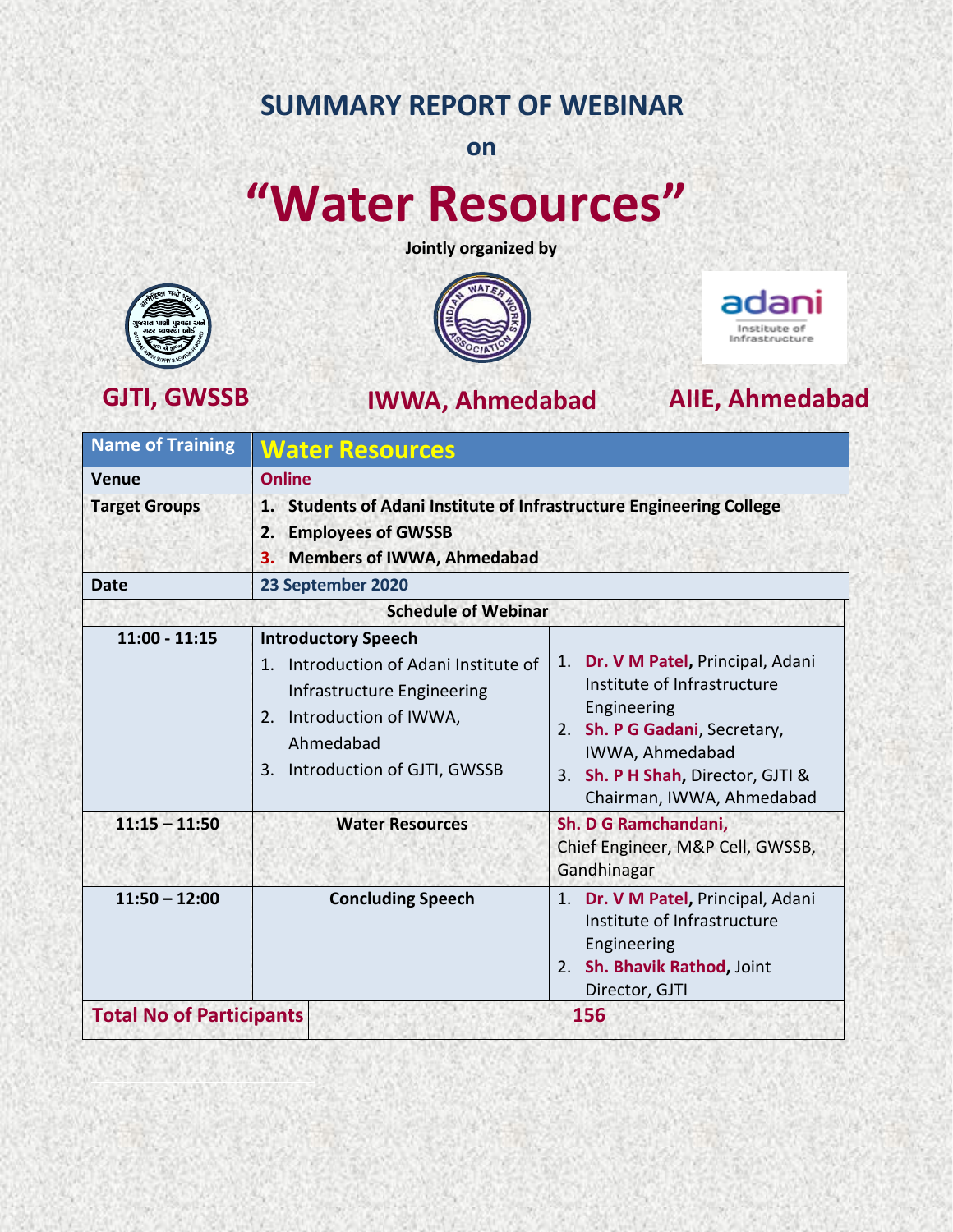### **Photo Gallery**

1. **Sh. D G Ramchandani,** Chief Engineer, M&P Cell, GWSSB, Gandhinagar addressing the trainees



2. Introduction of GJTI, GWSSB by **Sh. Prakash Shah**, Director, GJTI.